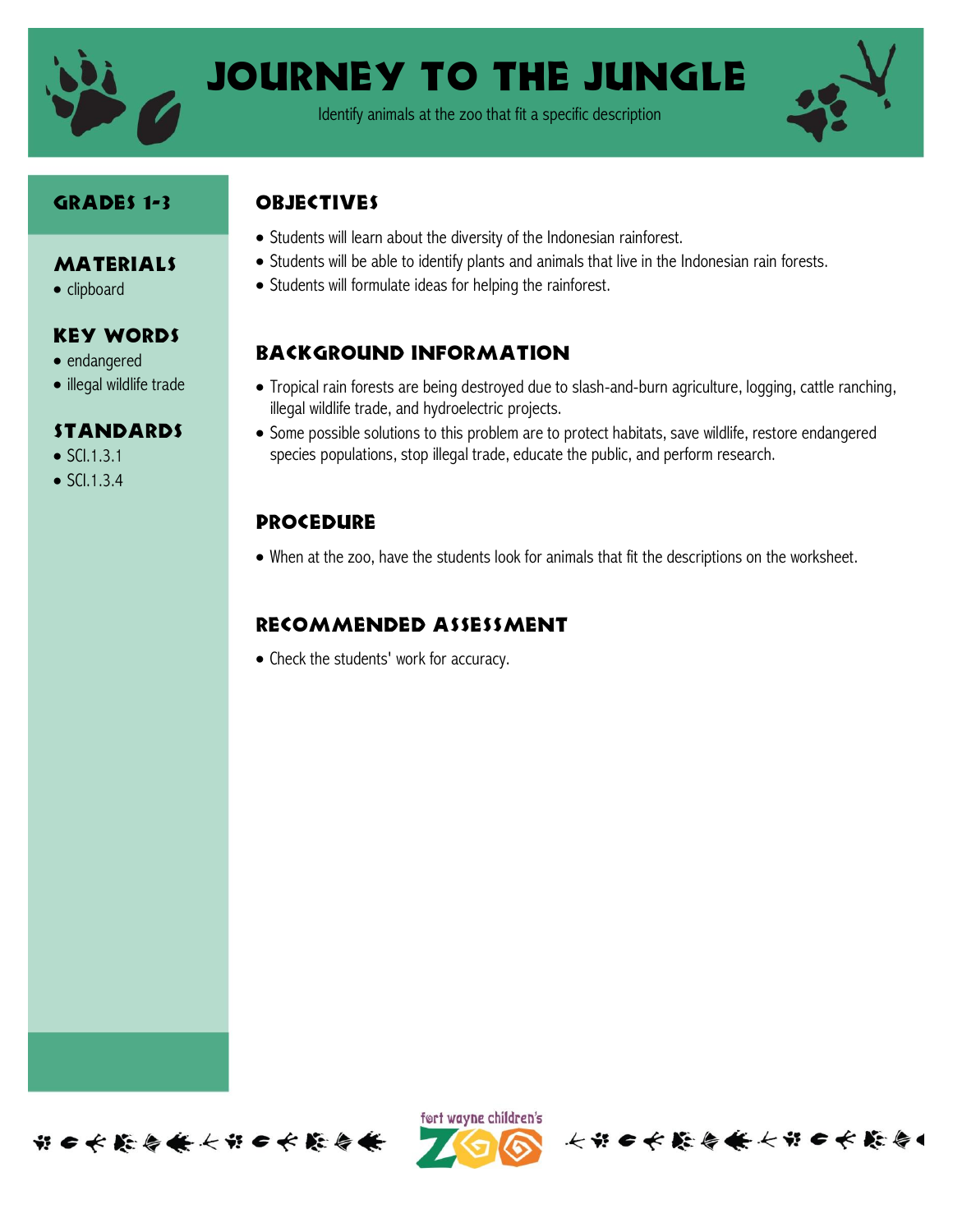



## Answer Key

1. A colorful insect: Butterflies, beetles, moths (mounted specimens in drawers and microscopes)

2. The world's longest snake: Reticulated python

3. A plant that produces food eaten by people: Bamboo, banana, palms

4. An animal that is camouflaged: Malaysian walking leaf, Malaysian giant walking stick, also a variety of snakes, toads, lizards

5. A mammal that flies: Flying fox fruit bats

6. An endangered animal from Asia: Any of the figures on the endangered species carousel (Sumatran tiger, Asian elephant, Malayan tapir, dugong, orangutan, and others)

7. Name one way you can help rain forests: Recycle, conserve energy, avoid buying products that deplete rain forests, learn about rain forests, contribute time or money to organizations that protect rain forests





个出自长能停条长出自长能停